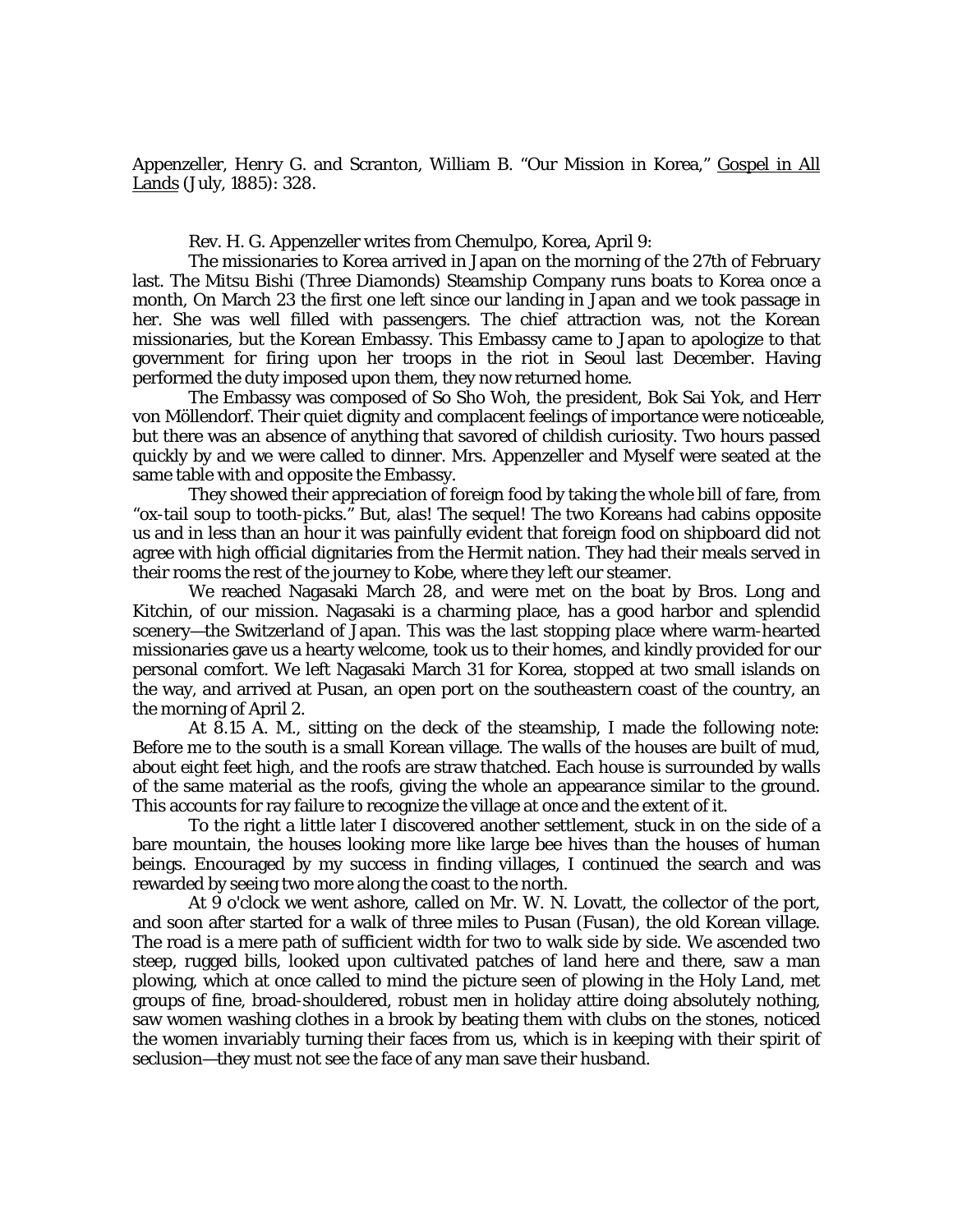The ground, such as is cultivated, seems to be very good, but the indifference and absolute idleness of the men is the most fruitful source of the poverty and misery of the land. In times of famine, single men, not having wives to support them, perish in great numbers.

We left Pusan the next day for Chemulpo. The day was cold, rainy, disagreeable. This kind of weather continued the rest of the voyage, so that the speed was slow and the sea-sickness long and severe. We came round the southern extremity of the peninsula, up the western coast, entered the mouth of Han river at noon Sunday, the 5th inst., and at 3 p. m. dropped anchor at this port. The river here is wide and shallow so that we had to go about three miles in a sampan (small boat propelled by scullers) to get ashore. We landed upon terra firma as yet untouched and unimproved by the hand of man.

A hundred dirty, ragged, bare-headed coolies made for the luggage in the boat, all the while using their lungs very freely. Though here but a few days, the incessant yelling of the people raises continually the question of the Psalmist, "Why do the heathen rage?" Mrs. Appenzeller first stepped from the sampan upon the bare rocks. Where to go? What to do? were questions that needed immediate attention, as it was beginning to rain. There are no hotels here kept by Americans or Europeans, but hearing of a Japanese one. I motioned to a coolie to carry our baggage, and off we started. The rooms at the hotel are comfortably large, but might be warmer. When we sat down to the table it was to eat foreign food well prepared and palatable.

Politically the country is still unsettled. There are disturbing elements at work at the capital, and until they are rooted out, and the weak, disordered government made strong, we may expect little progress and much discord in "the Land of the Morning Calm."

We came here on Easter. May He who on that day burst asunder the bars of death break the bands that, bind this people, and bring them to the light and liberty of God's children.[1](#page-1-0)

Rev. Wm. B. Scranton, from Nagasaki, April 23:

Within a day or two of Mr. Appenzeller's departure, I learned that an American gentleman had just returned from Seoul. I accordingly called on him to learn what I could.

Mr. T. was in Seoul at the time of the outbreak and revolution last December, and has been there much of the time, if not all, since then. The business firm with which he is connected are in constant and close relations with the Korean refugees—heads of the advanced or progressionist or pro-Japanese party—who were in power for a few days only in December last, but are now forced by the opposing party, who at present hold the power, to remain exiles in Japan.

These refugees are acknowledged by all, whether the speaker is in a political, civil, or clerical capacity, as being among the most enlightened and broad-minded of the Koreans, if they are not most probably the most advanced. I have heard several times the expression used "They are the brains of Korea in Japan."

I have seen much of them and heard more regarding them all, besides having the highest in rank as my personal instructor. I can use no higher words expressing the pleasure I have in knowing them, than to say they are all perfect gentlemen in both manners and address, very agreeable socially, and bright, quick, and eager in learning.

<span id="page-1-0"></span>1

<sup>1</sup> *ARBFMEC* for 1885, 235-237.